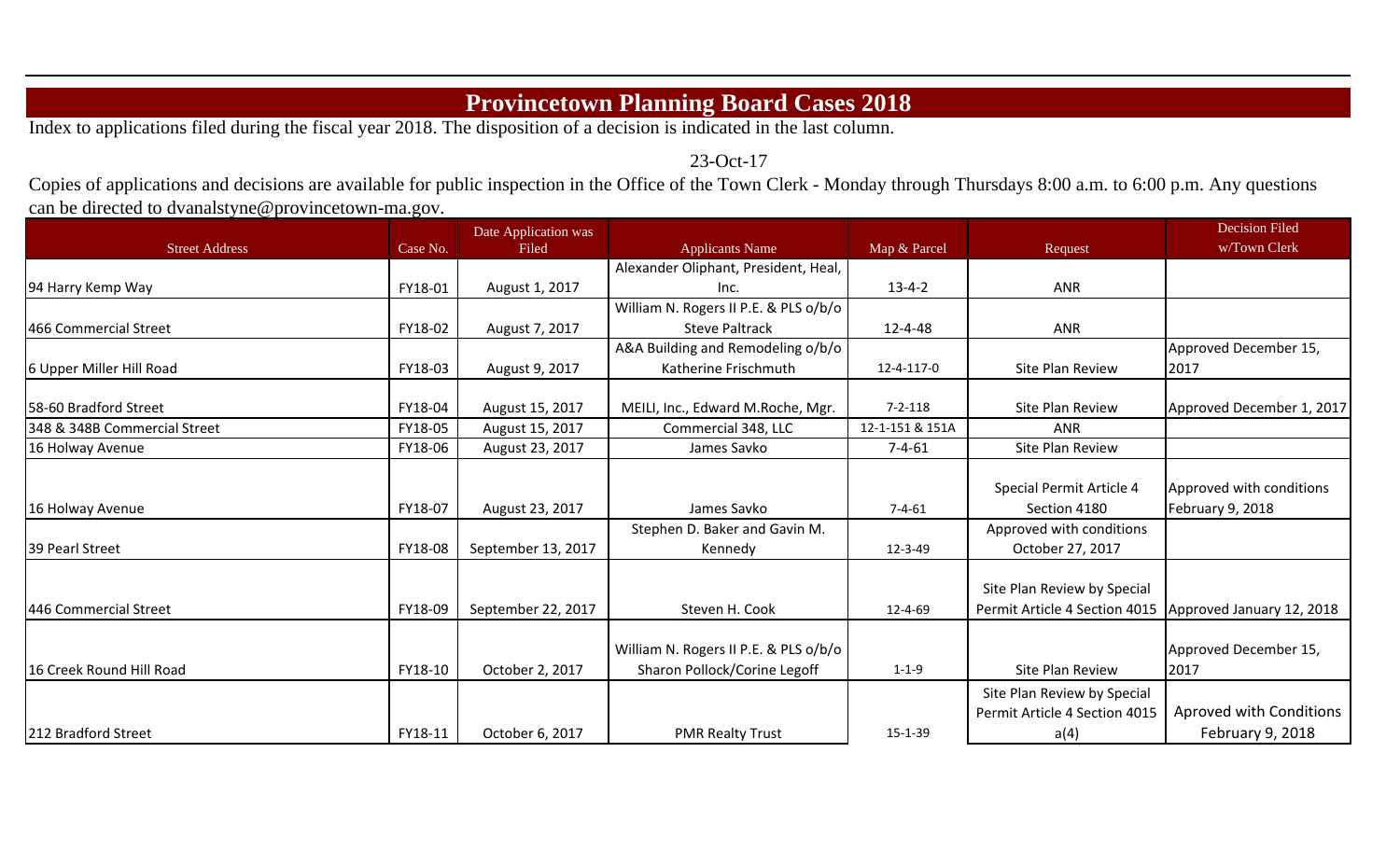|                                          |         |                   |                                      | 6-3-50-E-101 (201) |                                                         |                          |
|------------------------------------------|---------|-------------------|--------------------------------------|--------------------|---------------------------------------------------------|--------------------------|
|                                          |         |                   |                                      | & 6-3-50-h-303     |                                                         |                          |
| 168 & 170 Bradford St. Ext.              | FY18-12 | October 20, 2017  | Pavel Fiodarau                       | (304, 305)         | <b>ANR</b>                                              |                          |
|                                          |         |                   |                                      |                    | Site Plan Review by Special                             |                          |
|                                          |         |                   |                                      |                    | PermitArticle 4 Section 4015 a Approved with Conditions |                          |
| 350 Bradford Street                      | FY18-14 | November 15, 2017 | PBJC, LLC                            | $17 - 1 - 28$      | $(1)$ & a $(5)$                                         | March 28, 2018           |
|                                          |         |                   |                                      |                    |                                                         |                          |
|                                          |         |                   |                                      |                    |                                                         | Approved with Conditions |
| 62 Mayflower Avenue                      | FY18-15 | December 14, 2017 | Lisa Pacheco Robb                    | $19 - 3 - 8 - 0$   |                                                         | January 12, 2018         |
|                                          |         |                   |                                      |                    |                                                         |                          |
|                                          |         |                   | William Ned Munroe & Garry           |                    |                                                         | Approved with Conditions |
| 21 Pilgrim Heights Road                  | FY18-17 | January 23, 2018  | Sabatini                             | $2 - 1 - 6$        | Site Plan Review                                        | March 23, 2018           |
|                                          |         |                   |                                      |                    |                                                         |                          |
|                                          |         |                   | William Ned Munroe & Garry           |                    |                                                         | Approved with Conditions |
| 21 Pilgrim Heights Road                  | FY18-18 | January 23, 2018  | Sabatini                             | $2 - 1 - 6$        | Site Plan Review                                        | March 23, 2018           |
|                                          |         |                   |                                      |                    |                                                         |                          |
|                                          |         |                   | Mark Kiannane Cape Associates Inc.   |                    |                                                         |                          |
| 11 Brewster Street                       | FY18-16 | January 18, 2018  | o/b/o Barry & Cynthia Peskin         | 12-4-97-0          | Article 2 Section 2320                                  | Approved April 13, 2018  |
|                                          |         |                   | W.M.N. Rogers II, P.E & P.L.S. o/b/o |                    | Site Plan Review Aticle 4                               | Approved with Conditions |
| 315A Commercial Street                   | FY18-23 | February 22, 2018 | Luco Realty Inc.                     | $11-3-7$           | Section 4010                                            | April 13, 2018           |
|                                          |         |                   | William N. Rogers II. o/b/o John E.  |                    |                                                         |                          |
| 37 Franklin Street                       | FY18-27 | April 25, 2018    | Salvador                             | $6 - 4 - 93$       |                                                         |                          |
|                                          |         |                   | Cape Cod Pilgrim Memorial            |                    | Special Permit Article 4                                |                          |
| 1 High Pole Hill Road                    | FY18-28 | April 25, 2018    | Association                          | $12 - 1 - 27 - 0$  | Section 4015                                            |                          |
|                                          |         |                   |                                      |                    |                                                         | Approved with conditions |
| 5,7,9 Stable Path/fka 35 Race Point Road | FY18-30 | May 2, 2018       | <b>Edward "Ted" Malone</b>           | $9 - 1 - 009$      | Site Plan Review                                        | May 25, 2018             |
|                                          |         |                   |                                      |                    |                                                         | Approved with Conditions |
| 44 Franklin Street                       | FY18-26 | May 7, 2018       | Ted Smith Architect, LLC             | $6 - 3 - 13 - 0$   | Permit Article 2 Section2320                            | May 11, 2018             |
|                                          |         |                   |                                      |                    |                                                         |                          |
| 27 Brewster Street                       | FY18-22 | February 1, 2018  | Michael F. Camardello                | 13-3-41            | Permit Article 4 Section 4010   Approved May 11, 2018   |                          |
|                                          |         |                   | Kieran J. Healy o/b/o Marolima East  |                    | Special Permit Article 4                                |                          |
| 806, 820, 824 & 828 Commercial Street    | FY18-13 | November 21, 2017 | LLC, M. Legare                       | 19.1-36A-36        | Section 4015                                            | Approved May 11, 2018    |
|                                          |         |                   | Robin B. Reid & Donna M.             |                    | Site Plan Article 2 Section                             |                          |
| 2 Willow Drive                           | FY18-25 | April 17, 2018    | Vaillancourt                         | $13 - 2 - 15 - 0$  | 2320                                                    | Approved May 11, 2018    |